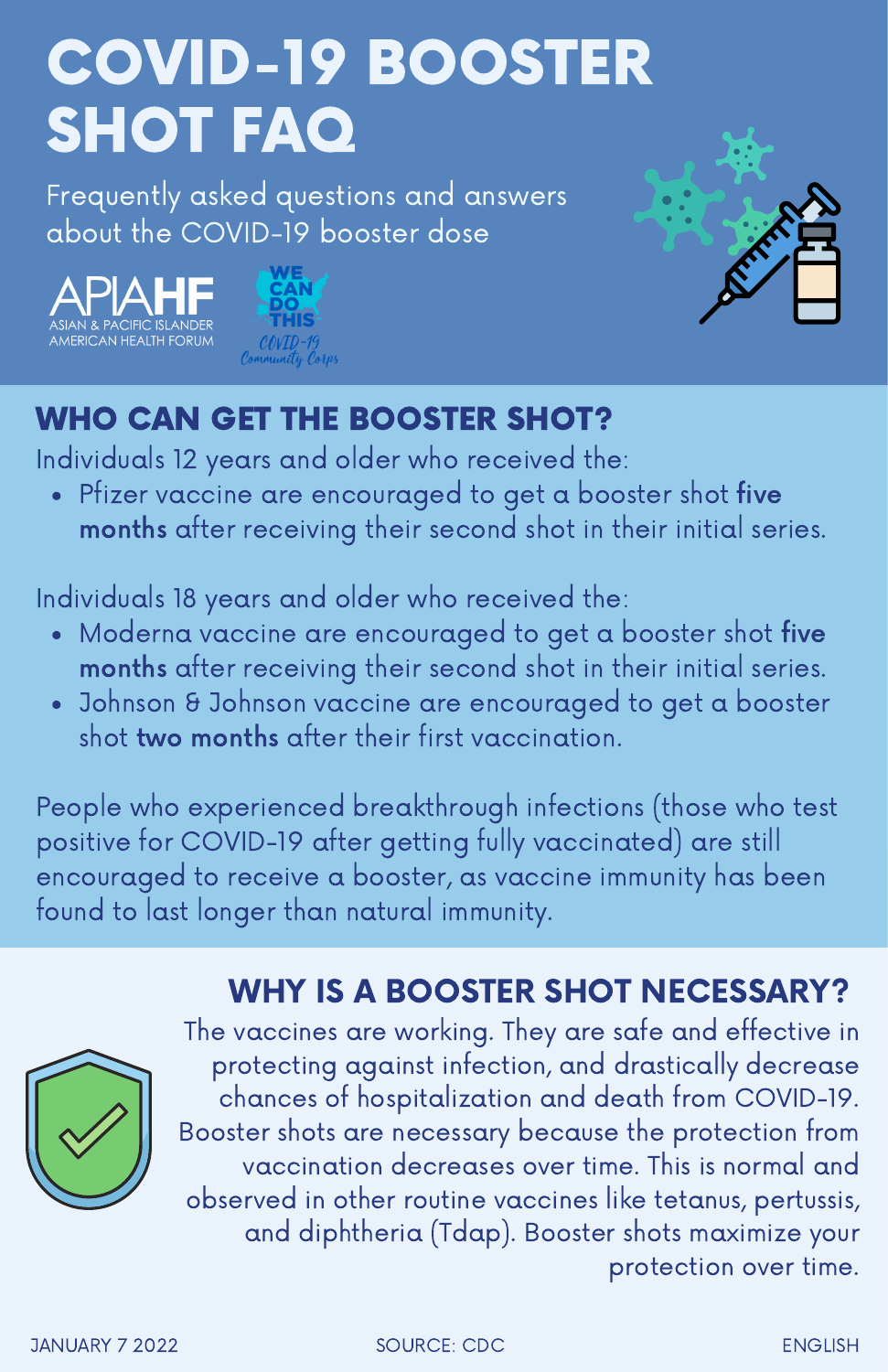#### WHAT DOES "INITIAL OR PRIMARY SERIES" MEAN? IS THERE A DIFFERENCE BETWEEN AN "ADDITIONAL DOSE" AND "BOOSTER DOSE"?

"Initial or primary series" refers to the two shots of Pfizer or Moderna or the one dose of the Johnson & Johnson vaccine required to be protected from the virus. An "additional dose" of Pfizer or Moderna is encouraged for moderately to severely immunocompromised individuals 28 days after their initial series because their bodies need another shot to build the same level of immunity as non-immunocompromised people. A "booster dose" is given to people after receiving the initial or primary series to boost immunity as protection has been seen to decline over time.

## CAN I GET A DIFFERENT TYPE OF BOOSTER SHOT THAN MY INITIAL COVID-19 VACCINE?

Depending on your age, you can choose a different booster than your initial COVID-19 vaccine. You should talk to a health care professional or your local community-based organization (CBO) if you have questions about which booster vaccine you should get.





## WHAT ARE THE SIDE EFFECTS OF THE BOOSTER SHOT?

Side effects of the booster shot are similar to the initial series. This can include fever, headache, fatigue, and pain at the injection site, which are completely normal. Serious side effects are extremely rare.